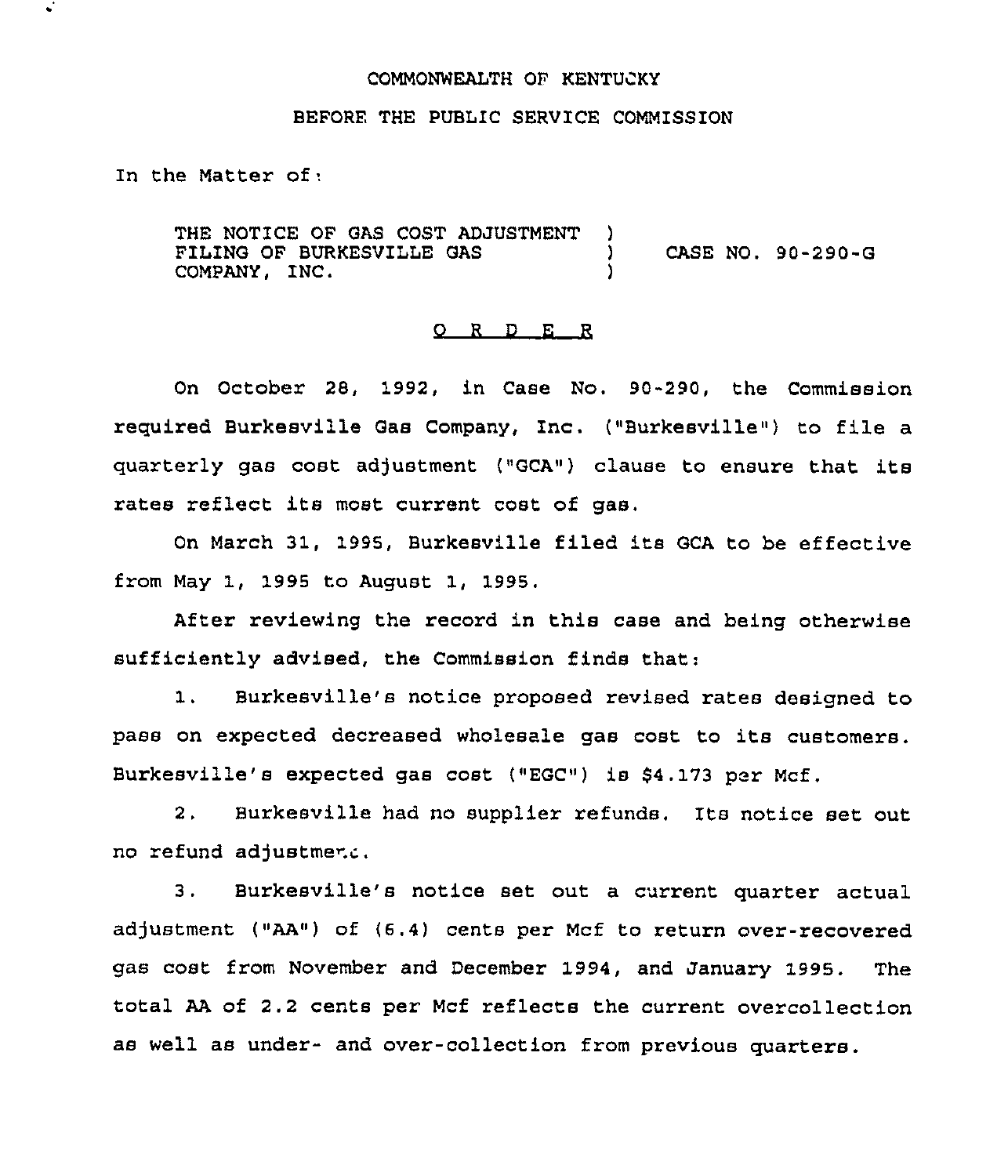4, These adjustments produce a gas cost recovery rate of \$4.195 per Mcf, 1.5 cents more than the prior rate.

5. The rate adjustment in the Appendix to this Order is fair, fust, and reasonable, in the public interest, and should be effective for service rendered on and after May 1, 1995.

IT IS THEREFORE ORDERED that:

1. The rates in the Appendix to this Ordez are fair, just, and reasonable and are effective for service rendered on and after May 1, 1995.

2. Within 30 days of the date of this Order, Burkesville shall file with this Commission its revised tariffs setting out the rates authorized herein.

Done at Frankfort, Kentucky, this 1st day of May, 1995.

PUBLIC SERVICE COMMISSIOH

hairman Vice Chairma

K Breachath

ATTEST:

~I Executive Director